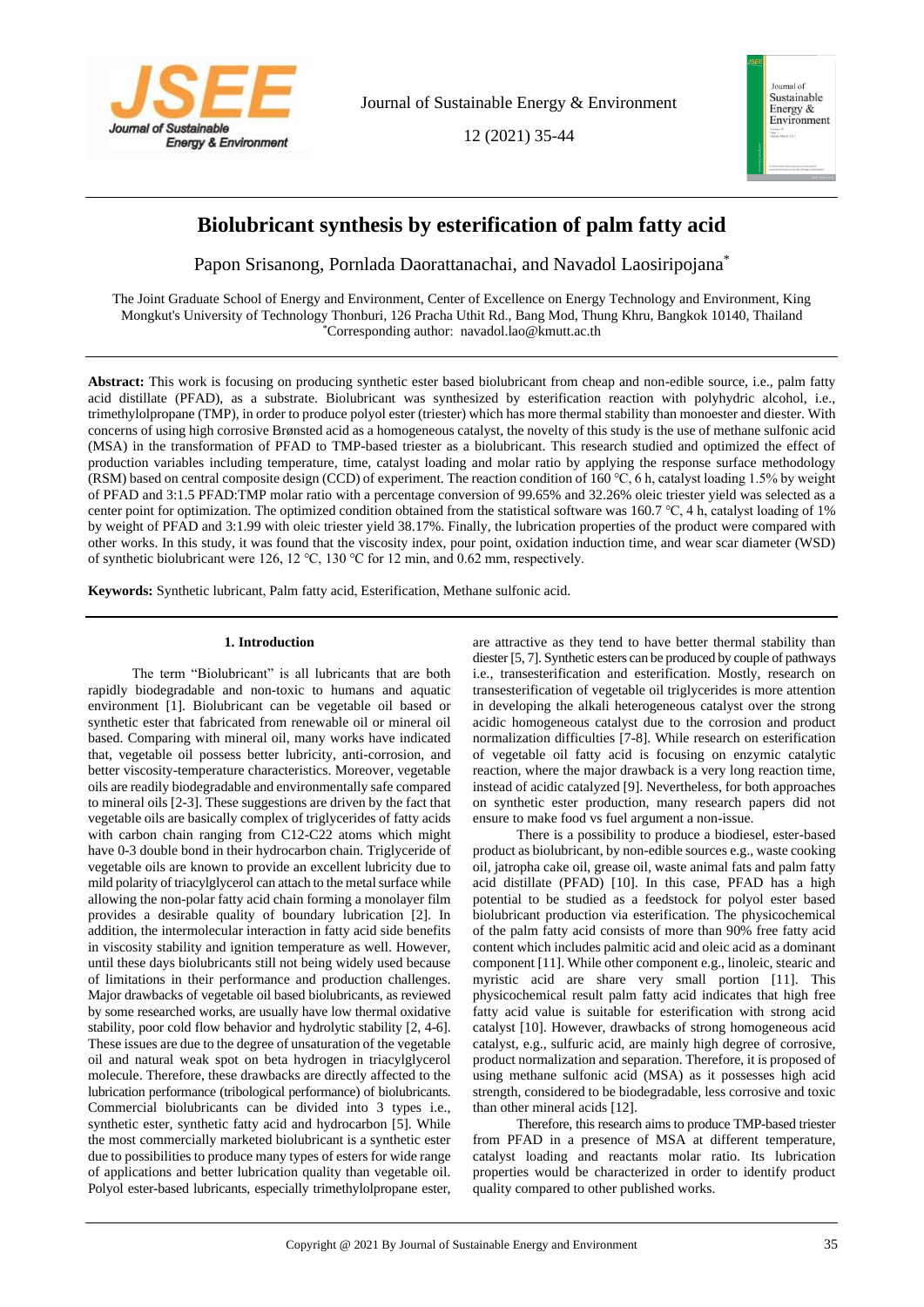#### **2. Methods and Materials**

# **2.1 Materials**

In this study 97% Trimethylolpropane (TMP) was purchased from Aldrich chemistry (Germany) while palm fatty acid distillate (PFAD) was received from Pathum oil company (Thailand). Aldrich chemistry (Germany) also supplied 99% methane sulfonic acid (MSA), 90% oleic acid, stearic acid and palmitic acid. In addition, potassium hydroxide, hydrochloric acid, nhexane and tetrahydrofuran also used in this study.

# **2.2 Characterization of Palm Fatty Acid Distillate (PFAD) and reaction product**

# **2.2.1 Saponification value (SV) of PFAD**

In this study, PFAD was used as a biolubricant feedstock. The physical and chemical properties of the PFAD were determined and then compared with another related research. As provided by American Oil Chemists' Society standard, AOCS official method cd 3-25, the definition of a saponification value is the amount of alkali necessary to saponify a definite quantity of the fatty acid in the sample [11]. The saponification value is expressed as a number of milligrams of Potassium Hydroxide (KOH) required to saponify one gram of the test sample. In addition, saponification value can also be used to determine the average molecular weight of free fatty acids in the PFAD [11, 13].

## **2.2.2 Fatty acid and chemical composition of PFAD and reaction product**

The fatty acid and chemical composition of PFAD and reaction product were determined using gas chromatographymass spectrometry (GC-MS 2010 Plus Shimadzu). The GC-MS was equipped with a capillary column DB-5 (30 m  $\times$  0.25 mm  $\times$ 0.25 μm). The PFAD was prepared by dissolved in Tetrahydrofuran solvent (THF) with the concentration of 25 mg/ml and then transferred into the 2 ml vial. 1 μl of sample was injected into the GC-MS with column oven and injection temperature 150℃ hold for 5 min then raised to 240 ℃ with a rate 5 ℃/min after that hold for 10 min and finally raised to 300 ℃ with a rate 10 ℃/min and hold for 2 min. Select split injection mode and Helium flow in column 1 ml/min. While the MS ion source and interface temperature were both 200 ℃. The fatty acid and chemical composition of the PFAD and reaction product were obtained by the relative percentage of total peak area and the identity of each peak was matched with the library database.

After successfully identify the main composition of fatty acid in PFAD and reaction product, the quantitative analysis could be done by using gas chromatography equipped with flame ionization detector (GC-2010 Shimadzu). The analysis was performed using the same column specification as in GC-MS. The oven temperature was initially set at 150 ℃, held for 3 minutes, then increased to 300 ℃ at the rate of 10℃/min and held for 20 minutes. The injector and detector temperature were set at 250 ℃ and 300 ℃, respectively. Linear velocity was selected for the carrier gas flow mode with the column and purge flow at 2 ml/min and 3 ml/min, respectively. Finally, the split ratio was set at 50:1 and 1 μl of sample was injected to the GC system.

After the fatty acid composition in PFAD was determined by GC-MS, the standard calibration curve of each fatty acid was made. So, the percentage by weight of each fatty acid including approximated molecular weight of PFAD could be determined using GC-FID. In this study the standard fatty acid including palmitic acid (C16:0), stearic acid (C18:0) and oleic acid (C18:1)

The esterification between fatty acid and TMP can produce three group of esters, namely, monoester (ME), diester (DE), triester (TE) and water a by-product [14]. But, since the standard for TMP-based ME, DE and TE were not available commercially. In this study the TE percentage yield of different reaction conditions were calculated by assuming the percentage peak area of TE to the total product was directly proportional to the amount of TE formed. In addition, in this study the percentage yield of TE on different reaction conditions were considered only TE that was converted from oleic acid.

#### **2.3 Design of experiment 2.3.1 Equipment set up**

The esterification reaction of PFAD and TMP in a presence of MSA catalyst was conducted in a 100 ml screw cap glass test tube which placed in a temperature-controlled oil bath. After loading reactants, the glass test tube was sealed with silicone stopper and all esterification reactions were performed under a continuous flow of Nitrogen gas. The purpose of using continuous flow of inert Nitrogen is to mitigate the degradation of unsaturated oils and fats due to an autoxidation chain reaction that occurs in the presence of oxygen [15]. The esterification reaction started by loading 14.5 g PFAD with the stoichiometric amount of TMP into 100 ml screw cap test tube. Then enclosed the tube by silicone stopper and connected both inlet-outlet nitrogen hose. Purged the nitrogen around 3 minutes and then heated up the mixture to the desired temperature. After the temperature was steady, the calculated amount of 10% MSA was injected to the reactant mixture and time was recorded.

## **2.3.2 Statistical analysis and design of experiment**

#### • Screening test

Screening test was conducted in order to study the effect of each factor to responses. The screening test cannot be used examine the interaction between variables, but it requires less runs of experiment rather than general full factorial design [16]. In this case four effects i.e., reaction temperature, reactant molar ratio, catalyst loading based on weight of PFAD (10% concentration MSA) and reaction time were studied. As shown in Table 1 there are 20 runs for screening each effect interacts to responses. The screening process started with the lowest level of all effect then increase the level of each effect. These 20 samples were then analyzed with GC-FID in order to determine the percentage reaction conversion.

• Reaction condition optimization

From the screening test, the level that gives the optimum response for each effect was used as a center point for the response surface methodology (RSM). In this study, RSM based on central composite design (CCD) of experiment. Both of experimental design and data analysis were performed in Design Expert 10 (Stat-Ease Inc., Minneapolis, MN, USA). Benefits of applying CCD are able to estimate first-order and second-order terms and model the response variable with curvature (quadratic equation) which requires smaller number of experiments compare to general full factorial design [17].

There were two responses to be investigated i.e., percentage reaction conversion  $(Y_1)$  and the percentage yield of TMPTE  $(Y_2)$ . These two responses were investigated as a result of varying reaction temperature ( $°C$ ) (X<sub>1</sub>), reactant molar ratio  $(X_2)$ , catalyst loading (% weight of PFAD)  $(X_3)$  and reaction time (hour) (X4). With 2 center points and alpha value of 2, the CCD was executed for 26 runs as shown in Table 2. Then experimental results were used as a basis for proposing a mathematical model that supported by the analysis of variance (ANOVA). Finally, checking the competency of the model by the diagnostic plots.

## **2.4 Catalyst comparison**

The capability 10% MSA as a catalyst was compare with esterification in presence of sulfuric acid, heterogeneous catalyst and without catalyst. The amount of proton dissociated in the esterification reaction when using 10% MSA was calculated, and the equivalent amount of sulfuric acid was added to the reaction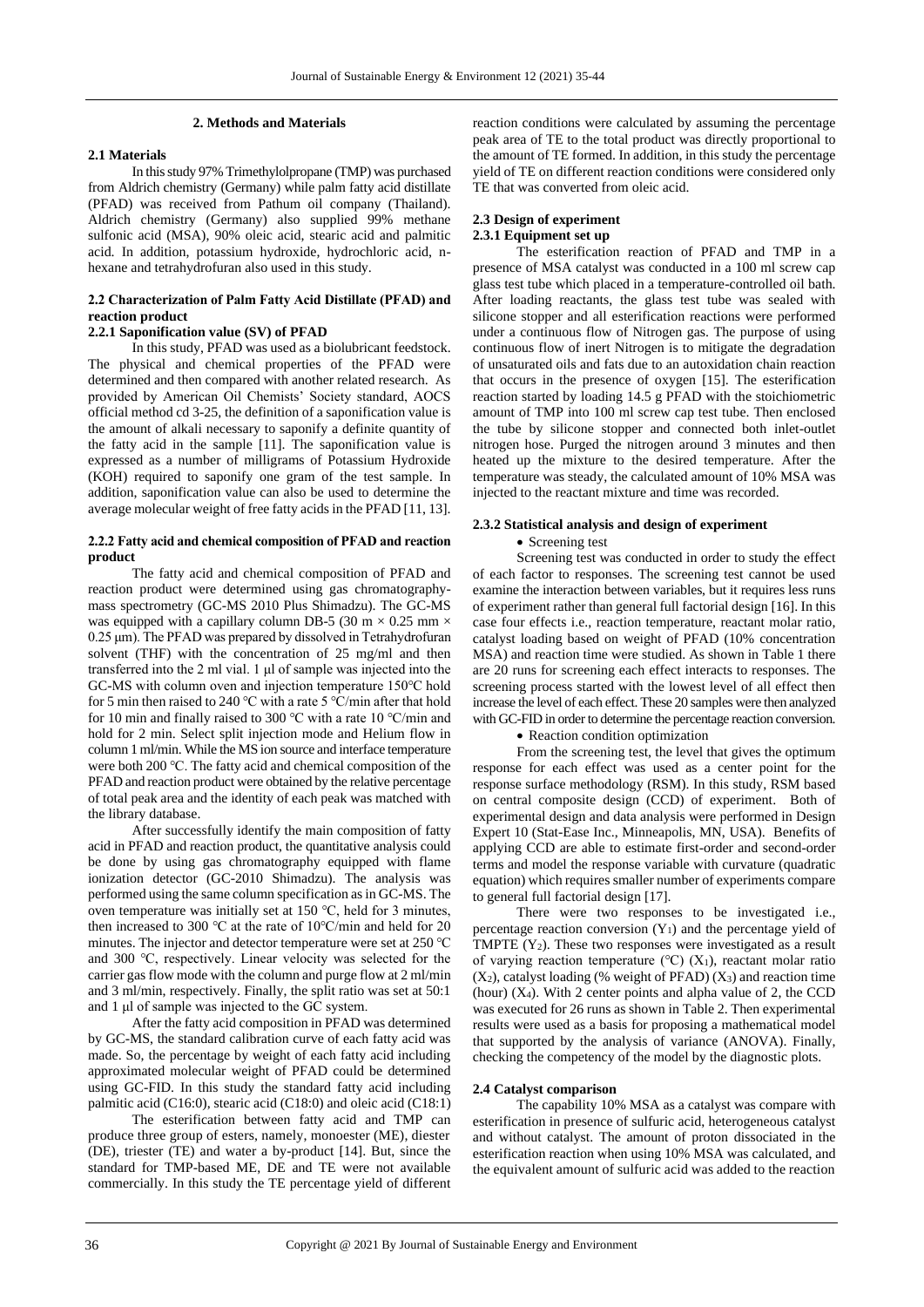**Table 1.** Levels of each independent variable and the number of total runs for study an interaction of each effect to responses.

| Effect                                      | Condition |       |     |       |            |
|---------------------------------------------|-----------|-------|-----|-------|------------|
| $(X_1)$ Temperature (°C)                    | 20        | 140   | 160 | 180   | <b>200</b> |
| $(X_2)$ Reaction Time                       |           |       |     |       | 10         |
| $(X_3)$ Catalyst loading (% weight of PFAD) |           | 0.5   |     |       |            |
| $(X_4)$ Molar ratio (PFAD:TMP)              | 3:1       | 3:1.5 | 3:2 | 3:2.5 |            |
| Total screening run                         |           |       |     |       |            |

**Table 2.** Experimental runs from central composite design.

| Run            | X1  | X2             | X3             | X4             | Y1    | Y2    |
|----------------|-----|----------------|----------------|----------------|-------|-------|
| 1              | 140 | $\,8\,$        | $\overline{c}$ | $\mathbf{1}$   | 91.16 | 27.05 |
| $\overline{c}$ | 140 | 8              | $\overline{2}$ | $\overline{2}$ | 99.81 | 34.04 |
| 3              | 160 | 2              | 1.5            | 1.5            | 99.12 | 32.09 |
| $\overline{4}$ | 120 | 6              | 1.5            | 1.5            | 99.52 | 32.37 |
| 5              | 140 | 8              | 1              | 1              | 94.76 | 26.29 |
| 6              | 180 | $\overline{4}$ | $\overline{c}$ | 2              | 99.47 | 34.33 |
| 7              | 180 | 8              | 1              | $\overline{c}$ | 99.56 | 36.56 |
| 8              | 160 | 6              | 1.5            | $2.5\,$        | 99.89 | 40.65 |
| 9              | 180 | 4              | 1              | $\sqrt{2}$     | 99.65 | 39.09 |
| 10             | 180 | 8              | $\mathbf{1}$   | $\mathbf{1}$   | 96.14 | 28.83 |
| 11             | 160 | 10             | 1.5            | $1.5\,$        | 99.38 | 33.29 |
| 12             | 180 | $\overline{4}$ | $\mathbf{1}$   | $\mathbf{1}$   | 96.53 | 31.39 |
| 13             | 140 | 8              | 1              | $\sqrt{2}$     | 99.79 | 36.80 |
| 14             | 180 | $\overline{4}$ | $\overline{2}$ | $\mathbf{1}$   | 99.48 | 30.99 |
| 15             | 160 | 6              | 1.5            | 1.5            | 99.65 | 32.26 |
| 16             | 160 | 6              | $2.5\,$        | $1.5\,$        | 99.63 | 31.94 |
| 17             | 180 | 8              | 2              | 1              | 98.88 | 29.29 |
| 18             | 140 | $\overline{4}$ | $\overline{c}$ | $\overline{2}$ | 99.56 | 34.07 |
| 19             | 200 | 6              | 1.5            | 1.5            | 97.90 | 33.43 |
| 20             | 140 | $\overline{4}$ | 2              | 1              | 99.37 | 27.28 |
| 21             | 160 | 6              | 1.5            | $0.5\,$        | 90.00 | 25.00 |
| 22             | 180 | 8              | $\mathbf{2}$   | $\sqrt{2}$     | 98.18 | 34.57 |
| 23             | 140 | 4              | 1              | $\overline{2}$ | 99.51 | 37.45 |
| 24             | 160 | 6              | 1.5            | $1.5\,$        | 98.44 | 33.06 |
| 25             | 140 | 4              | 1              | $\mathbf{1}$   | 93.56 | 27.66 |
| 26             | 160 | 6              | 0.5            | 1.5            | 98.98 | 34.48 |

In this case the condition for esterification was 160 ℃, 6 h and 3:1.5 PFAD:TMP (center point condition).

## **2.5 Lubrication characteristic**

The lubrication property of the final product was tested by four properties; kinematic viscosity, pour point measurement, oxidation stability and anti-wear property. In order to prepare the sample, the esterification reaction was scaled-up from laboratory glassware to 2 L bench top reactor (Parr Instrument Company, Series 4520). While the center point reaction condition was set for the esterification reaction. After finishing the reaction, product was washed with deionized water (DI) so the excess TMP as well as the MSA catalyst were separated with esters.

#### **2.5.1 Kinematic viscosity test**

Kinematic viscosity is defined as the ratio of the viscosity to the density of the fluid. Kinematic viscosity measurement was carried out according to ASTM D445-19 standard method at 40℃ and 100℃. In addition, the viscosity index for the product ester was calculated according to the standard method ASTM D2270-93 [18-19]. **2.5.2 Pour point measurement**

The pour point of liquid is the temperature below which liquid is unable to flow. Pour point measurements of product esters was performed according to standard method ASTM D5950-14 [18-19].

## **2.5.3 The oxidation stability of the product**

Measuring the oxidative stability or the resistance of a product ester to oxidative decomposition. The oxidative stability analysis was carried out according to ASTM D6186-19 using pressure differential scanning calorimetry (PDSC) technique. By calorimetric measurement of the time interval to the beginning of the exothermal oxidation of the material, which is exposed to an oxygen or air atmosphere under atmospheric pressure at a fixed temperature [18, 20].

## **2.5.4 Anti-wear properties test**

The purpose of this test is to determine the wear preventive characteristics of a lubricant. The anti-wear properties for the product ester were evaluated according to ASTM 4172-18 or a four-ball test method. The test is going to be conducted using a four-ball tester. Four-ball wear test, a steel ball is rotated against three lubricated stationary steel balls under a specified load, speed, temperature, and time [19].

## **3. Results and Discussion**

#### **3.1 PFAD characteristic**

In this study, the PFAD sample was pale yellow solid at room temperature. The mean SV of PFAD sample was found to be in range between  $241.62 \pm 5.93$  mgKOH/g which was lower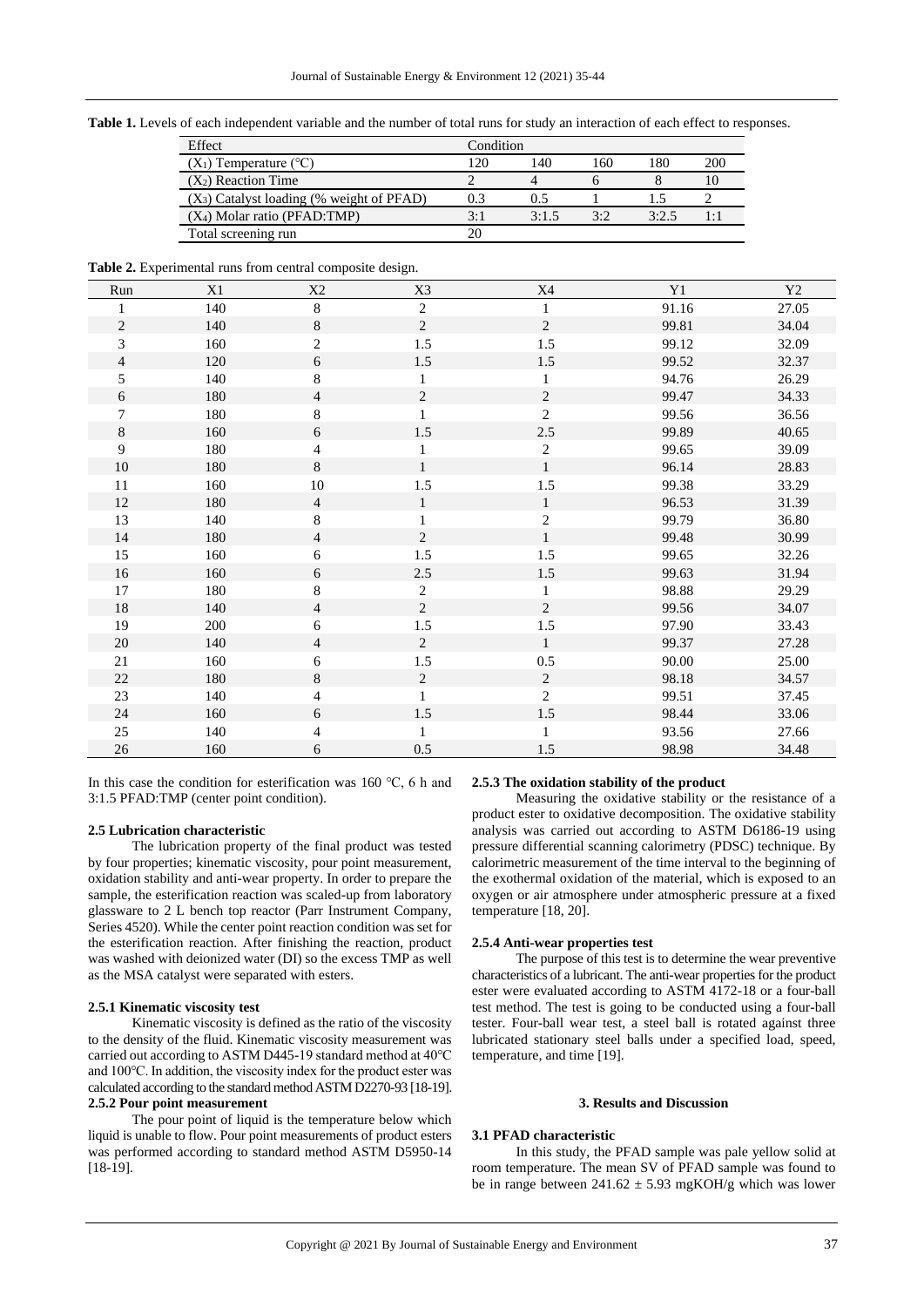than other study [11] as shown in Table 3. Table 4 shows fatty acid composition in PFAD sample as a percentage by weight. In this case, fatty acids were including palmitic acid (C16:0), stearic acid (C18:0) and oleic acid (C18:1) which approximately contain 49.42%, 4% and 46.58% by weight of PFAD, respectively. From this result, the molecular weight of PFAD used in this study could be approximated, which was calculated to be 269 g/mol.

## **3.2 Screening test**

#### **3.2.1 Effect of temperature**

The effect of reaction temperature was studied at fixed reaction time, 10% MSA loading and reactant molar ratio at 2 h, 1.5% of PFAD weight and 3:1 PFAD:TMP. Due to the result shown in Figure 2A, reaction temperature significantly impacted on the reaction conversion. The percentage reaction conversion at the reaction temperatures 120 ℃, 140 ℃, 160 ℃, 180 ℃ and 200 ℃ were 47.62%, 90.06%, 92.83%, 94.65% and 94.93%, respectively. The reaction conversion was below 50% at the reaction temperature equal to 120 ℃ then abruptly increase to more than 90% when the reaction temperature got higher than 140℃. Moreover, in this case, the reaction was operated in an enclosed 100 ml test tube with a continuous flow of nitrogen gas which by product water has a possibility to evaporate more at higher temperature. Therefore, the esterification shifted forward and consequently, higher reaction conversion. For this effect, reaction temperature of 160 ℃ was selected to be an optimum level.

## **3.2.2 Effect of reaction time**

The effect of reaction time was studied at fixed reaction temperature, 10% MSA loading and reactant molar ratio at 120 ℃, 1.5% of PFAD weight and 3:1 PFAD:TMP. The percentage reaction conversion at the reaction time of 2 h, 4 h, 6 h, 8 h and 10 h were 47.62%, 52.41%, 91.29%, 92.87% and 90.68% as shown in Figure 2B. From this result the reaction conversion was significantly change from about 50% up to more than 90% when the reaction time was more than 6 hrs. However, for the reaction time of 10 h, the reaction conversion was drop from 92.87% at 8 h to 90.68%. This finding was similar to the previous research works which explained that the continuous occurring reverse reaction might associate to the breaking down of TE DE and ME back to fatty acid [1, 18]. While the breaking down of esters might occurred due to the presence of water as a byproduct, that did not remove by nitrogen purge flow, hydrolyzed TE to DE, ME and back to fatty acid. Therefore, at longer reaction time there is more possibility of ester product can convert back to reactants causing the lower reaction conversion. For this effect, reaction time of 6 h was selected to be an optimum level.

## **3.2.3 Effect of catalyst loading**

In this study, 10% MSA was used as a reaction catalyst rather than concentrated MSA. Because the concentrated MSA induced a dark appearance to the end product which some researchers indicated as a side reaction i.e., auto-oxidation reaction [9]. The effect of catalyst loading was studied at fixed reaction temperature, time and reactant molar ratio at 120 ℃, 2 h and 3:1 PFAD:TMP. As shown in Figure 2C the percentage reaction conversion of 10% MSA as a catalyst loading based on PFAD weight of 0.5%, 1%, 1.5%, 2% were 10.51%, 33.62%, 47.62% and 48.11%, respectively. While the catalyst loading at 2.5% by weight of PFAD weight the product was became solid at room temperature in short time after the reaction was finished. In this case the final product that collected after the reaction, appeared to have solid and liquid phase mixing when it was get cooled down to the room temperature. According to previous research that palm oil-based trimethylolpropane triester (TMPTE) has a low pour point at 5 ℃ [1]. So, the TE product from esterification reaction between PFAD and TMP should be in liquid phase at room temperature. In order to, analysis the reaction conversion by GC-FID, the solid phase must be separated from the liquid phase. For this effect, 10% MSA catalyst loading 1.5% by weight of PFAD was selected as an optimum level.

**Table 3.** PFAD characteristic of this study compared to other studies.

| Parameter                                  | This study        |                 |                 | [13]                     |                |                 |
|--------------------------------------------|-------------------|-----------------|-----------------|--------------------------|----------------|-----------------|
|                                            | <b>PFAD</b>       | PFAD-1          | PFAD-2          | PFAD-3                   | PFAD-4         | PFAD-5          |
| Physical appearance at<br>room temperature | Pale yellow solid |                 |                 | Reddish brown semi solid |                |                 |
| $SV$ (mgKOH/g)                             | $241.62 + 5.93$   | $209.70 + 2.50$ | $203.60 + 8.66$ | $200.39 + 6.$<br>68      | $195.23 + 5.6$ | $219.64 + 6.44$ |

 $SV =$ saponification value

**Table 4.** Percentage of fatty acid composition in PFAD as a percentage by weight.



**Figure 1.** GC-FID chromatogram of PFAD raw material.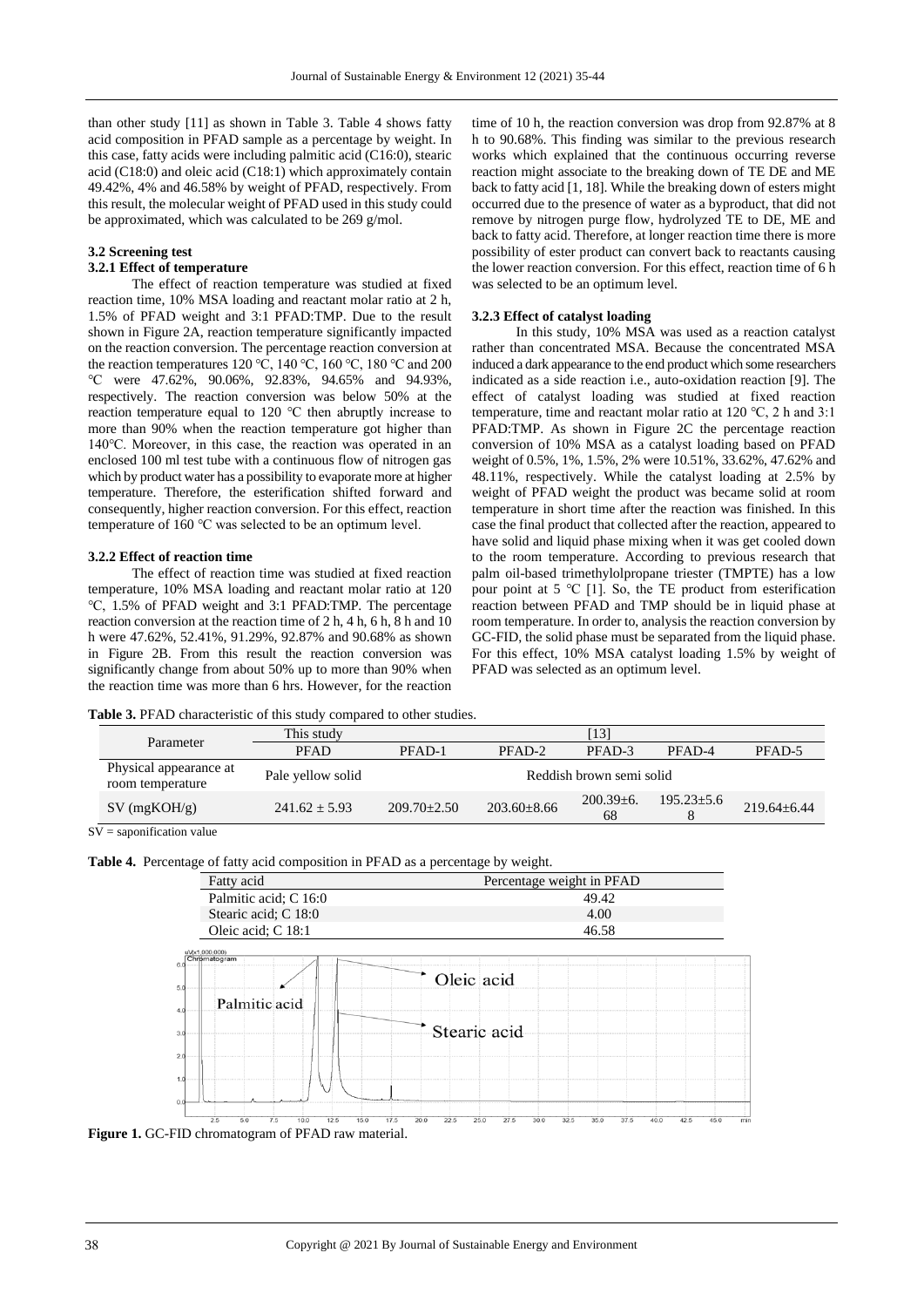

**Figure 2.** (A) Effect of temperature (B) Effect of reaction time (C) Effect of 10% MSA loading and (D) Effect of reactant molar ratio on esterification of PFAD-TMP.

## **3.2.4 Effect of reactant molar ratio**

The effect of reactant molar ratio was studied at fixed reaction temperature, time, and 10% MSA loading at 120℃, 2 h and 1.5% of PFAD weight. The percentage reaction conversion at reactant molar ratio (PFAD:TMP) of 3:1, 3:1.5 and 3:2 was 47.62%, 72.06% and 66.45%. While reactant molar ration of 3:2.5 and 1:1 the product became solid at room temperature. With similar situation as the effect of catalyst that the final product had two phases mixed, so the separation of the solid phase must be done. A higher percentage reaction conversion was obtained when there was an excess of TMP from the correctly stoichiometric ratio of 3:1 to 3:1.5. However, at higher level of TMP excess to the reaction the percentage conversion was drop as can be seen at reactant molar ration of 3:2 and the final product became solid phase at 3:2.5 and 1:1. This might be the more excess TMP, the more trimethylolpropane monoester (TMPME) and trimethylolpropane diester (TMPDE) would form rather than TMPTE. Moreover, ME and DE were able to be hydrolyzed back to fatty acid due to the reversible mechanism of esterification reaction. In addition, TMP was solid polyhydric alcohol at the room temperature which an unreacted TMP might promoted the product to become solid. Figure 2 (A) Effect of temperature (B) Effect of reaction time (C) Effect of 10% MSA loading and (D) Effect of reactant molar ratio on esterification of PFAD-TMP.

At this point the optimum level of each effect i.e., reaction temperature 160℃, reaction time 6 hr, 10% MSA catalyst loading

1.5% by weight of PFAD and PFAD:TMP ratio of 3:1.5 were selected as a center point for optimization analysis and as a reaction condition for catalyst comparison and lubrication properties analysis of the end product.

# **3.3 Esterification with fatty acid standards**

Since the standard for TMP-based ME, DE and TE were not available commercially. Additionally, there was an attempt to determine the percentage yield of TE by synthesize the TMPbased TE from esterification between palmitic acid standard and oleic acid standard with TMP under reaction condition of 160℃, 6 h, 10% MSA catalyst loading 1.5% by weight of PFAD and fatty acid: TMP ratio of 3:1.5. The chemical composition and identification of chromatogram peaks of end product from palmitic acid and oleic acid were analyzed by GC-MS and GC-FID, respectively. According to GC-MS chromatogram, Figure 3, of the product from esterification with palmitic acid standard, only diester was matched with the mass-spectroscopy (MS) library database. While product from esterification with oleic acid standard, triester was detected. Although, the detected triester was not TMP-based (rather it was glycerol-based triolein C57H104O6) but its structure and molecular weight was similar. So, the peak that lied at the same position of triolein, was assumed to be a desired product (TMP-based triester from oleic acid). Hence, the qualitative analysis, i.e., percentage yield, could be estimated based on triester of oleic acid.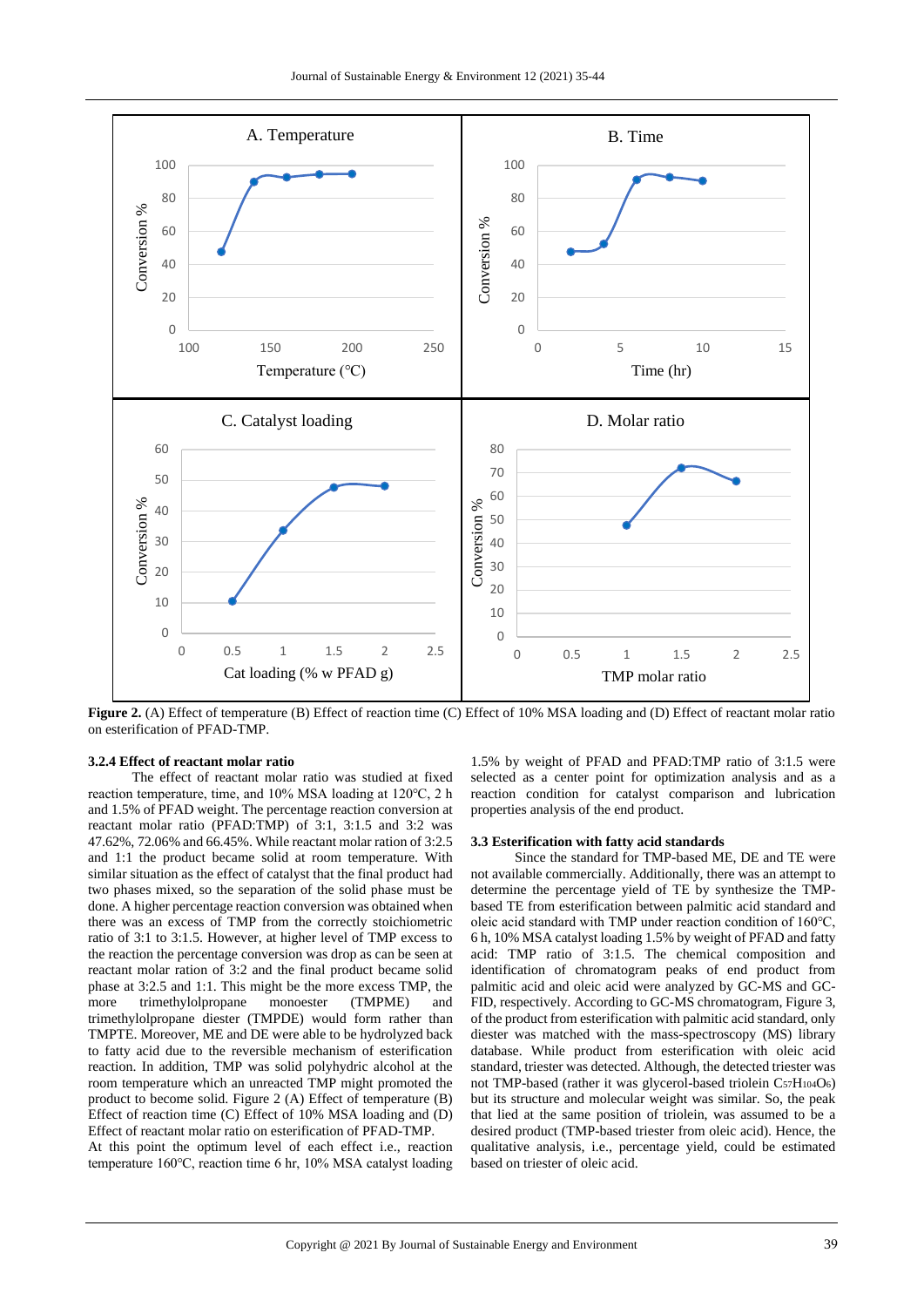

**Figure 3** GC-MS chromatogram of (A) End product of reaction with palmitic acid standard (B) End product of reaction with oleic acid standard (C) PFAD raw material (D) End product of reaction with PFAD.

## **3.4 Catalyst comparison**

There were three experiments using different catalyst i.e., 10% MSA, sulfuric acid and esterification with no presence of catalyst. Under the identical reaction condition, the result was shown in Table 3. At the equivalent  $H^+$  amount, the percentage conversion of esterification in presence 10% MSA and sulfuric acid were 99.65% and 99.07%. While the esterification with no

catalyst has percentage conversion of 94.31%. These results suggested that the esterification between PFAD and TMP could occur with high percentage conversation with this reaction condition. While catalyst helped the reaction conversion to become higher. However, only the reaction with 10% MSA and no catalyst were able to determine the percentage yield of oleic triester. Because there were no peak appeared at the point of oleic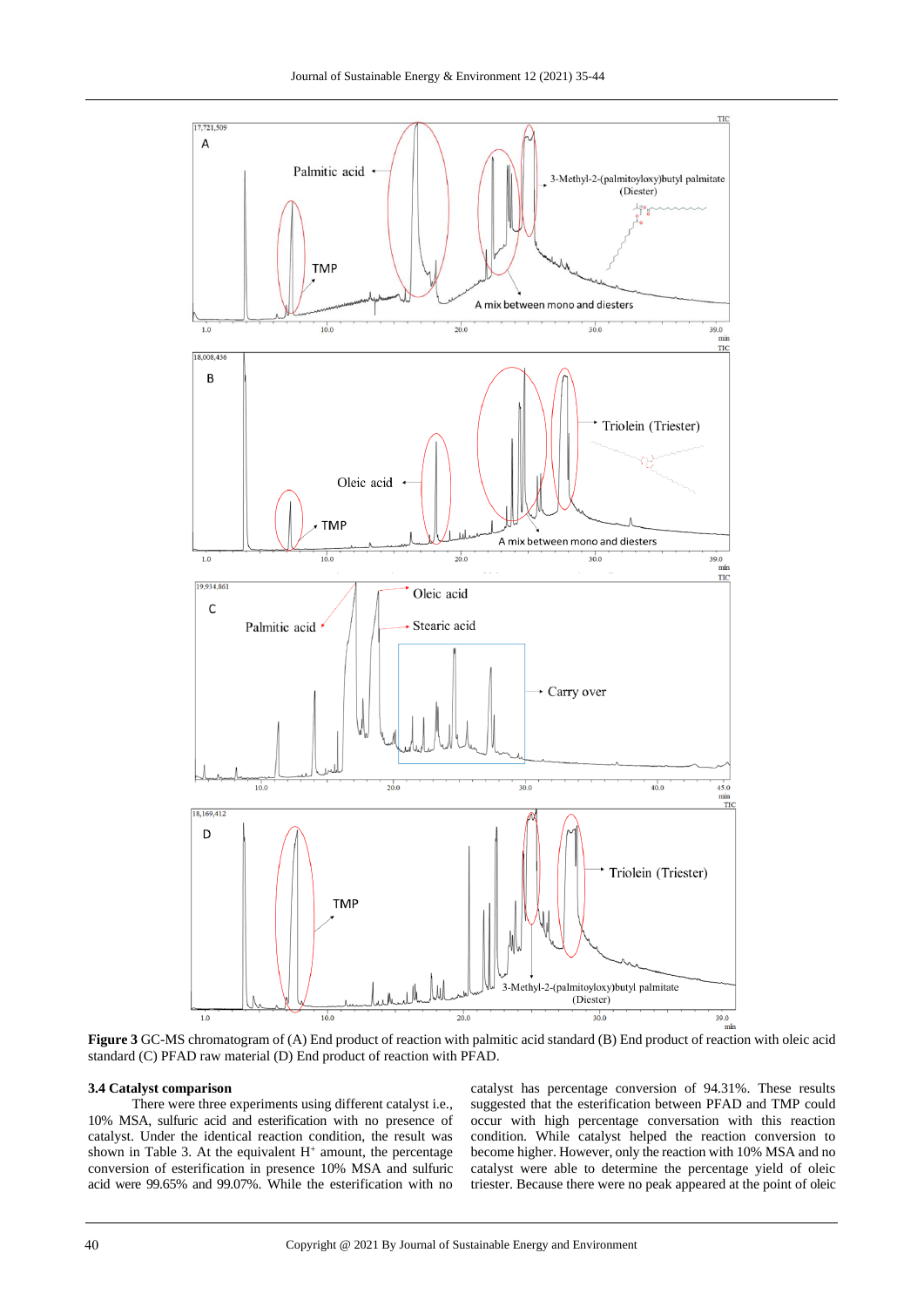triester from the product of esterification reaction with sulfuric acid and heterogeneous catalyst as shown in Figure 4 A-E. Though, the percentage yield of oleic triester from esterification with 10% MSA and no catalyst were 32.26% and 12.99%, respectively. This suggested that 10% MSA promote the reaction conversion as well as the yield.

## **3.5 Lubrication properties of end product**

Lubrication properties of end product including kinematic viscosity, pour point measurement, oxidation stability and anti-wear property were evaluated and compared with previous research. The TMP-based triester synthesized from palm kernel oil by other work was reported to have high yield of 85.26% so their tested lubrication properties were suitable to set as a benchmark for this study [18].

**Table 5**. Percentage reaction conversion and percentage yield of oleic triester of esterification with different catalyst.

| Type of catalyst        | Percentage reaction | Percentage yield |
|-------------------------|---------------------|------------------|
|                         | conversion          | of oleic TE      |
| 10 % MSA                | 99.65               | 32.26            |
| Sulfuric acid $(H2SO4)$ | 99.07               | n/a              |
| No catalyst             | 94.31               | 12.99            |
| .                       |                     |                  |

 $n/a = Not available$ 

Polyol ester that synthesized palm oil mill effluent (POME) polyol ester via transesterification with TMP was also compared [20]. Additionally, the lubrication properties of commercial biolubricant based on 2-ethylhexyl ester of dimer fatty acid was also compared. As shown in Table 6, the viscosity index of the end product was 126, which lower than palm kernel TMP triester and commercial biolubricant Radialube 7121. This indicated that the end product has more variation in viscosity over a wide range of temperature. Pour point indicate the temperature at lubricant lost its fluidity. The end product was significantly having lower pour point than TMP triester, POME polyol ester and Radialube 7121, i.e., 12 ℃, -10 ℃, 5℃ and -33 ℃. This might be caused by the low percentage yield of TMPTE and the presence of saturated fatty acid chain, i.e., palmitic acid, effecting to the higher pour point [21]. The oxidation stability of lubricant can be reported with different ASTM standard but in this study ASTM D6186-19 the oxidation induction time (OIT) for lubricating oil was used. The OIT of the end product was 2 min at 130 ℃ which lower than POME polyol ester of 45 min at 150 °C. This indicated that the end product form this study was susceptible to be oxidized which might be due to high level of unsaturated fatty acid chain presence in the product. The four-ball wear test indicated the anti-wear property of the lubricant by measuring a wear scar diameter (WSD). With a smaller WSD, a better ability to reduce friction and



**Figure 4.** GC-FID chromatogram of the product from esterification of (A) oleic standard with 10% MSA, (B) PFAD with 10% MSA, (C) PFAD with H2SO4, and (D) PFAD without catalyst.

|  | Table 6. Lubrication properties of end product compared to other researches. |
|--|------------------------------------------------------------------------------|
|--|------------------------------------------------------------------------------|

|                             | Method                | End     | 181                 | [19]             | [20]              |
|-----------------------------|-----------------------|---------|---------------------|------------------|-------------------|
| Property                    |                       | product | <b>TMP</b> triester | Radialube 7121   | POME polyol ester |
| KV @ $40^{\circ}$ C (cSt)   | <b>ASTM D445-19</b>   | 68.82   | 41.76               | 93               | 48                |
| KV @ $100^{\circ}$ C (cSt)  | <b>ASTM D445-19</b>   | 9.909   | 8.73                | 14               | 8.4               |
| VI                          | <b>ASTM D2270-14a</b> | 126     | 154                 | 148              | 152               |
| PP (°C)                     | <b>ASTM D5950-14</b>  | 12      | $-10$               | $-33$            |                   |
| OIT @ $130^{\circ}$ C (min) | <b>ASTM D6186-19</b>  |         | $254^{\circ}C^*$    | $183^{\circ}$ C* | 45@150°C          |
| Wear scar diameter (mm)     | <b>ASTM D4172-18</b>  | 0.62    | n/a                 | 0.81             |                   |

 $KV =$  kinematic viscosity;  $VI =$  viscosity index;  $PP =$  pour point;  $OIT =$  oxidation induction time;  $OOT =$  oxidation onset temperature. \* Reported as oxidation onset temperature (OOT);  $n/a = Not available$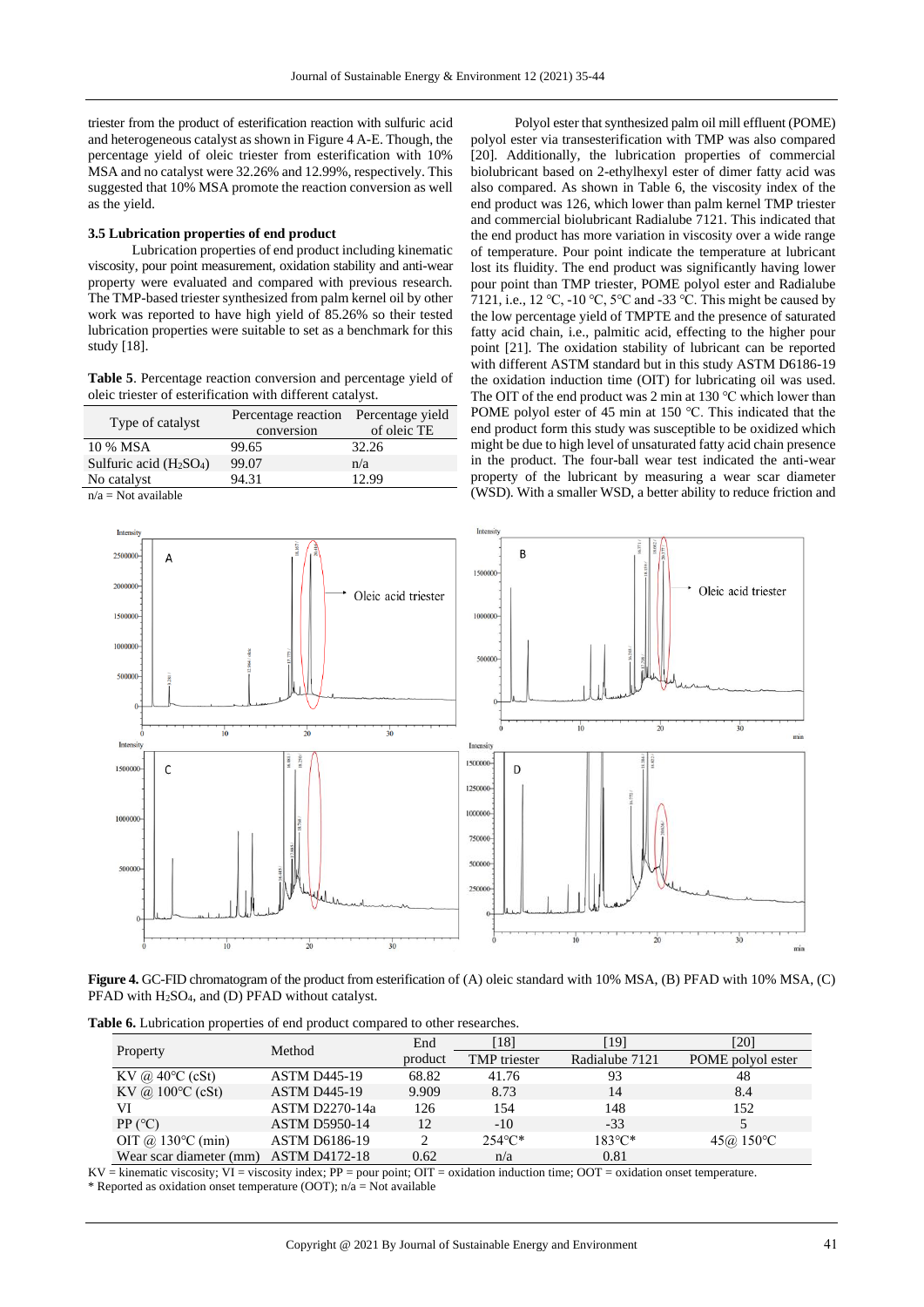wear on metal surfaces [21]. In this case the end product exhibited satisfactory less WSD compared to the commercial Radialube 7121. The anti-wear property of lubricant depends on many factors e.g., the attraction of polar ester group on metal surface while nonpolar fatty acid chain provides slip between surfaces [20].

## **3.6 Optimization of reaction condition 3.6.1 Mathematical model and ANOVA**

The RSM based on the CCD with 2 center points and alpha value of 2 was executed for 26 runs as shown in Table 2. According to the statistical model fit summary, 2Fl model (sequential sum of squares for the two-factor interaction) was suggested as a best fit-model. In the meantime, the ANOVA of two responses (Table 7) indicated that the model was not appropriate for percentage reaction conversion  $(Y_1)$ . Due to the very low regression,  $R^2 = 0.66$  (only about 66% of data fitted to the model). While ANOVA confirmed the adequacy of the model for percentage yield of oleic triester according to P-value < 0.0001 (P-value <0.05 the model term is significance). Furthermore, the  $R^2 = 0.97$  and a high value of adjusted-  $R^2$  (0.96) implied that the model was highly significance which conformed with the Predicted- $R^2$  of 0.92 (only 0.08 cannot be predicted from the model). Therefore, in this study, the 2Fl model would be used only for the percentage yield of oleic triester  $(Y_2)$ . The final 2Fl model was illustrated as coded factors in Eq. (1).

**Percentage oleic triester yield**  $(Y_2) = 32.47 + 0.69X_1 - 0.27X_2$  $-0.73X_3 + 3.73X_4 - 0.27X_1X_2 - 0.058X_1X_3 - 0.63X_1X_4 + 0.34$  $X_3X_3 + 0.18 X_1X_2 - 0.83 X_3X_4$  (1)

**Table 7.** Decisive factor to assess the fitness of the model.

| <b>ANOVA</b>            | Y1      | Y۰       |
|-------------------------|---------|----------|
| $\mathbb{R}^2$          | 0.66    | 0.97     |
| adjusted $\mathbb{R}^2$ | 0.44    | 0.96     |
| Predicted $R^2$         | $-0.08$ | 0.92     |
| adeq precision          | 6.04    | 27.45    |
| CV <sub>%</sub>         | 2.08    | 2.57     |
| P-value                 | 0.03    | < 0.0001 |

In this study the model accuracy was verified by diagnostic plot of studentized results against the percentage oleic triester yield  $(Y_2)$ . It could be observed from Figure 5A that the variance of all Y<sup>2</sup> response values were constant due to a randomly distributed point around zero boundary up to  $\pm$  3.80725. Additionally, the distribution plot of the actual data and predicted value of  $Y_2$  was highlighted in Figure 5B. In this case, the actual data of Y2, that came from Table 2, were lied along the predicted values (straight line) obtained from the model. These observations indicated that the model could anticipate the yield of oleic triester (Y2) that was correspond to actual experiment values. Therefore, the optimization step could be based on this model.

#### **3.6.2 Response surface and optimization**

The 3-D surface plot indicated the interaction between input factors to percentage yield of oleic triester as presented in Figure 6 (A-F). The PFAD: TMP molar ratio  $(X_4)$  demonstrated the greatest influence while other factor showed much smaller response. The Design Expert 10 software provided the numerical optimization feature that used to determine the optimum solution of all reaction conditions to achieve a maximum yield of oleic triester. Refer to the software solution, the reaction temperature 142.8℃, reaction time 4 h, catalyst loading 1% by weight of PFAD and 3:2 PFAD:TMP molar ration was the optimum reaction condition which 37.83% was an oleic triester yield.

#### **4. Conclusion**

This study was proposed to produce triester (polyol ester) as a biolubricant, based on PFAD and TMP by esterification reaction in a presence of MSA as a catalyst. Initially, the screening test was conducted to study the response (reaction conversion) of four factors i.e., reaction temperature, time, catalyst loading and reactant molar ratio, sequentially. The level that presented the highest response of each factor, i.e., 160℃, 6 h, catalyst loading 1.5% by weight of PFAD and 3:1.5 PFAD:TMP molar ratio, was used as a center point for optimization experiment. An optimization was done by using RSM based on CCD and the optimum reaction was 142.8 ℃, 4 h, catalyst loading 1% by weight of PFAD and 3:2 with oleic triester yield 37.83%. The lubrication properties of the product, from esterification with center point condition, was analysed. Viscosity index of 126, pour point at 12℃, oxidation induction time at 130℃ for 12 min and wear scar diameter (WSD) of 0.62 mm. These results exhibited a less competitive performance when comparing with triester (from other research) and commercial biolubricant.



**Figure 5.** Diagnostic plot of predicted value against actual data of the percentage yield of oleic triester (Y<sub>2</sub>).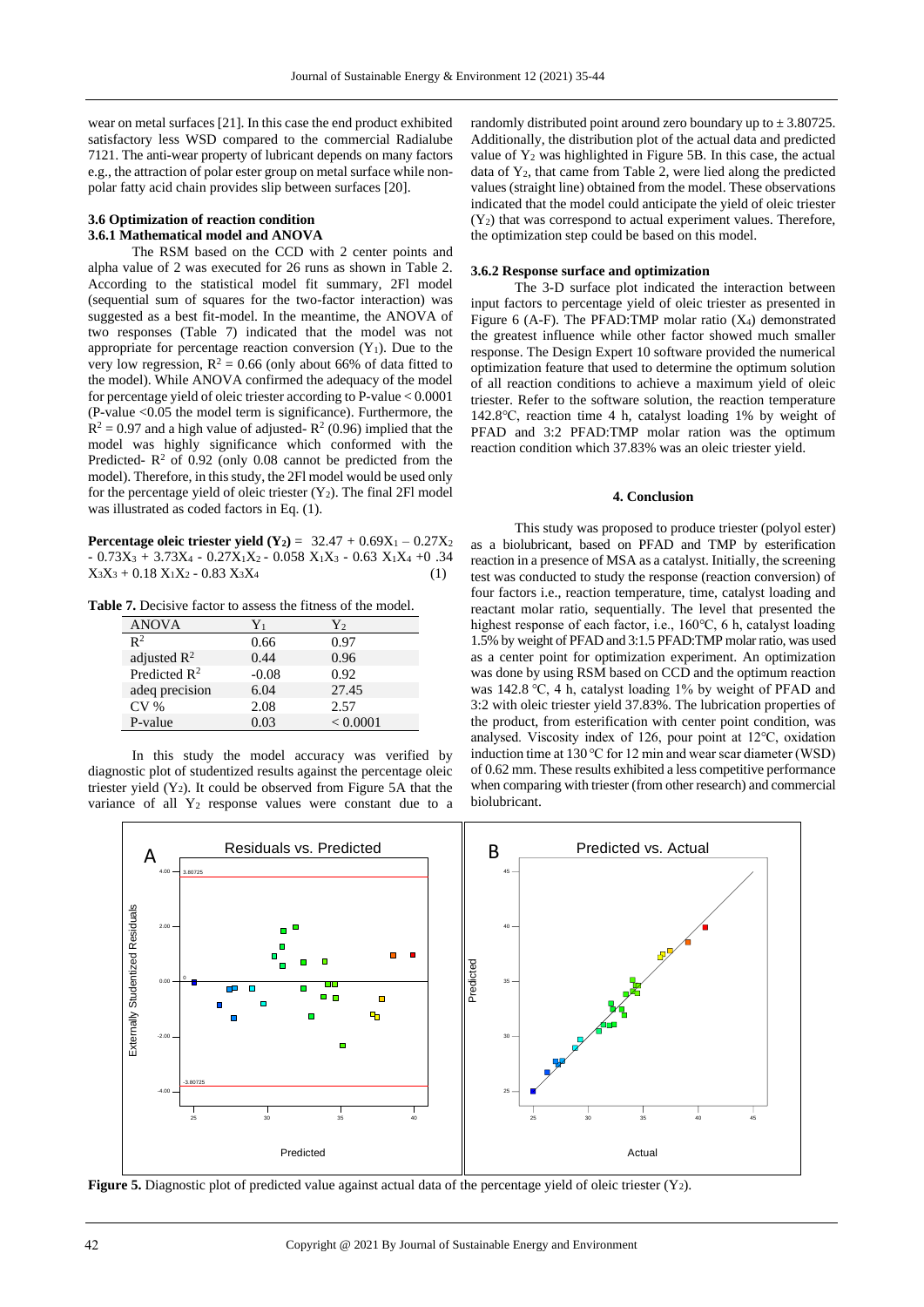This might be the low content of triester and the high content of unsaturated species presented in the product. However, the esterification in presence of MSA was proved to promote both the reaction conversion and triester yield.

### **Acknowledgement**

The author would like to express their gratitude to The Joint Graduate School of Energy and Environment (JGSEE), King Mongkut's University of Technology Thonburi and the Center of Excellence on Energy Technology and Environment (CEE), Ministry of Higher Education, Science, Research and Innovation for providing funding to do this research work for the financial support provided to perform this study.

## **References**

- [1] Salimon, J., Salih, N. and Yousif, E. 2010. Biolubricants: Raw materials, chemical modifications and environmental benefits, *European Journal of Lipid Science and Technology*, 12, 519-530.
- [2] Rahim, E. and Sasahara, H. 2011. A study of the effect of palm oil as MQL lubricant on high-speed drilling of titanium alloys, *Tribology International*, 44(3), 309-317.
- [3] Shomchoam, B. and Yoosuk, B. 2014. Eco-friendly lubricant by partial hydrogenation of palm oil over Pd/γ-Al2O<sup>3</sup> catalyst, *Industrial Crops and Products*, 62, 395-399.
- [4] Hamdan, S., Chong, W., Ng, J., Chong, C. and Zhang, H. 2018. Nano-tribological characterisation of palm oil- based trimethylolpropane ester for application as boundary lubricant,



**Figure 6.** Response surface of percentage oleic triester.